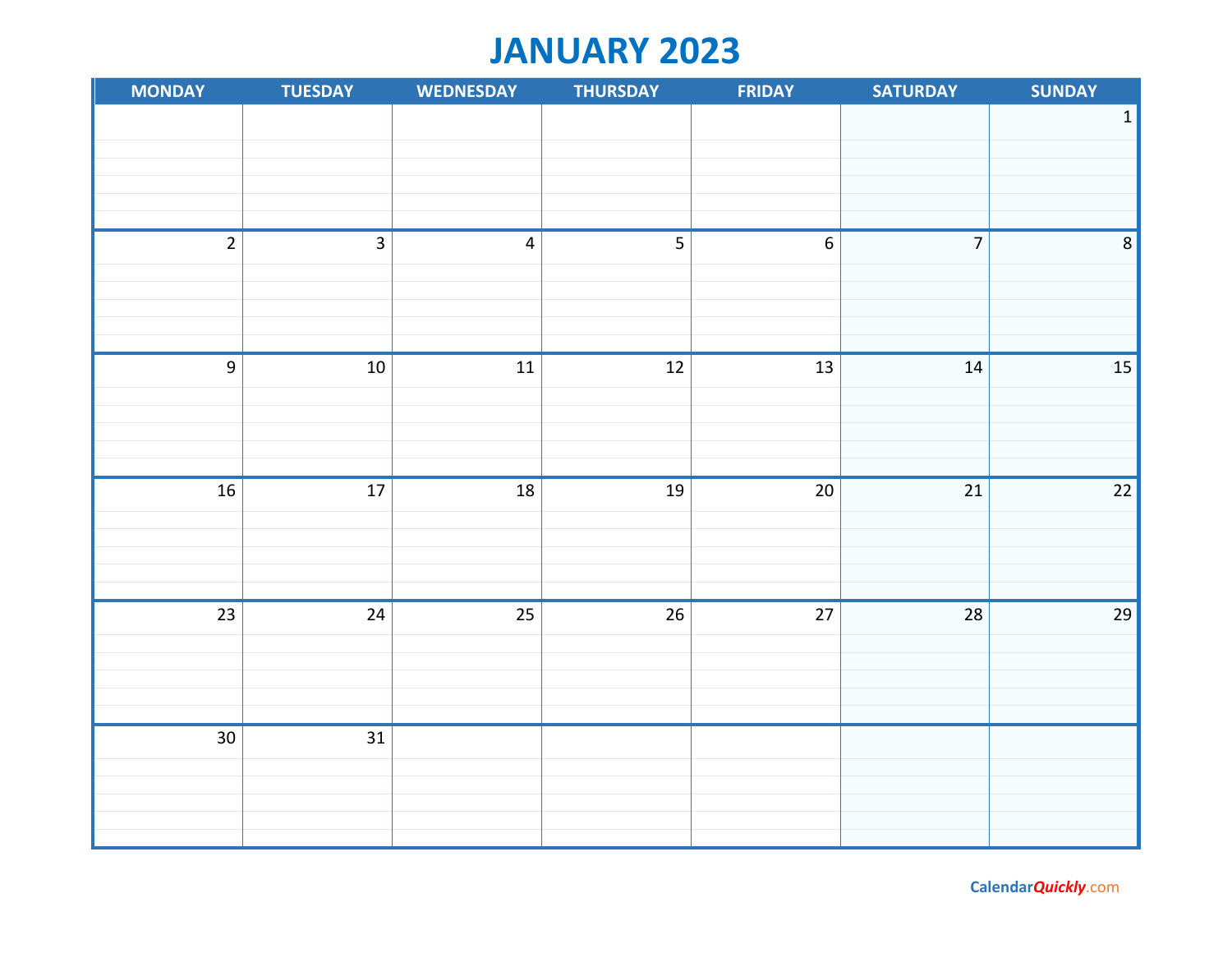# **FEBRUARY 2023**

| <b>MONDAY</b>   | <b>TUESDAY</b>  | <b>WEDNESDAY</b> | <b>THURSDAY</b>  | <b>FRIDAY</b>   | <b>SATURDAY</b>         | <b>SUNDAY</b>   |
|-----------------|-----------------|------------------|------------------|-----------------|-------------------------|-----------------|
|                 |                 | $\mathbf 1$      | $\overline{2}$   | $\overline{3}$  | $\overline{\mathbf{4}}$ | $\overline{5}$  |
|                 |                 |                  |                  |                 |                         |                 |
|                 |                 |                  |                  |                 |                         |                 |
|                 |                 |                  |                  |                 |                         |                 |
|                 |                 |                  |                  |                 |                         |                 |
| $\overline{6}$  | $\overline{7}$  | $\overline{8}$   | $\boldsymbol{9}$ | $10\,$          | $11\,$                  | $\overline{12}$ |
|                 |                 |                  |                  |                 |                         |                 |
|                 |                 |                  |                  |                 |                         |                 |
|                 |                 |                  |                  |                 |                         |                 |
| $\overline{13}$ | $14\,$          | $\overline{15}$  | $\overline{16}$  | $\overline{17}$ | 18                      | $19\,$          |
|                 |                 |                  |                  |                 |                         |                 |
|                 |                 |                  |                  |                 |                         |                 |
|                 |                 |                  |                  |                 |                         |                 |
|                 |                 |                  |                  |                 |                         |                 |
| $\overline{20}$ | $21\,$          | $22\,$           | $\overline{23}$  | 24              | 25                      | $\overline{26}$ |
|                 |                 |                  |                  |                 |                         |                 |
|                 |                 |                  |                  |                 |                         |                 |
|                 |                 |                  |                  |                 |                         |                 |
| $\overline{27}$ | $\overline{28}$ |                  |                  |                 |                         |                 |
|                 |                 |                  |                  |                 |                         |                 |
|                 |                 |                  |                  |                 |                         |                 |
|                 |                 |                  |                  |                 |                         |                 |
|                 |                 |                  |                  |                 |                         |                 |
|                 |                 |                  |                  |                 |                         |                 |
|                 |                 |                  |                  |                 |                         |                 |
|                 |                 |                  |                  |                 |                         |                 |
|                 |                 |                  |                  |                 |                         |                 |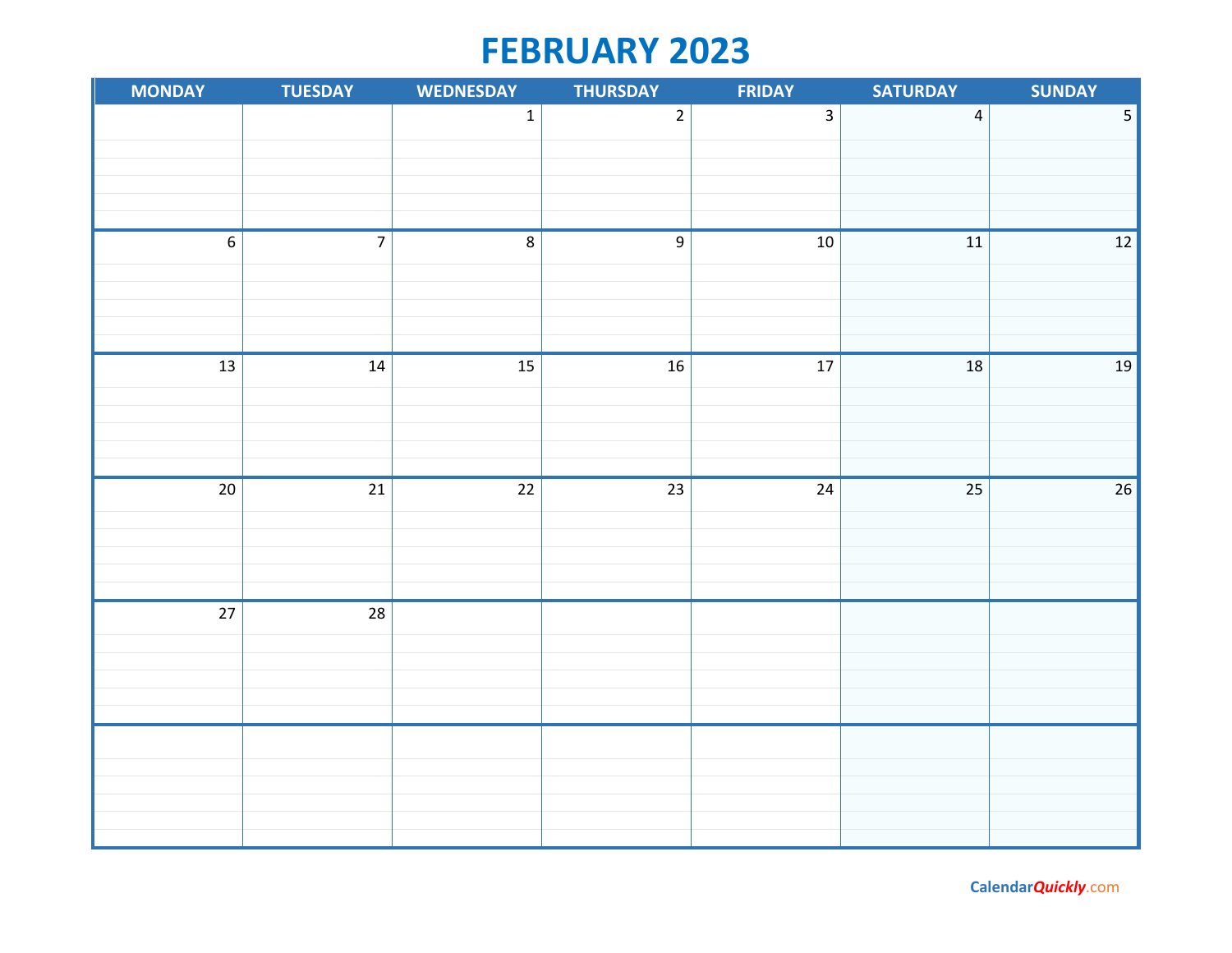# **MARCH 2023**

| <b>MONDAY</b>   | <b>TUESDAY</b>          | <b>WEDNESDAY</b> | <b>THURSDAY</b> | <b>FRIDAY</b>   | <b>SATURDAY</b>         | <b>SUNDAY</b>           |
|-----------------|-------------------------|------------------|-----------------|-----------------|-------------------------|-------------------------|
|                 |                         | $\mathbf 1$      | $\overline{2}$  | $\overline{3}$  | $\overline{\mathbf{4}}$ | $\overline{\mathbf{5}}$ |
|                 |                         |                  |                 |                 |                         |                         |
|                 |                         |                  |                 |                 |                         |                         |
|                 |                         |                  |                 |                 |                         |                         |
| $\overline{6}$  | $\overline{\mathbf{7}}$ | $\overline{8}$   | $\overline{9}$  | $10\,$          | $11\,$                  | $\boxed{12}$            |
|                 |                         |                  |                 |                 |                         |                         |
|                 |                         |                  |                 |                 |                         |                         |
|                 |                         |                  |                 |                 |                         |                         |
|                 |                         |                  |                 |                 |                         |                         |
| $\overline{13}$ | $14\,$                  | $\overline{15}$  | $\overline{16}$ | $\overline{17}$ | 18                      | 19                      |
|                 |                         |                  |                 |                 |                         |                         |
|                 |                         |                  |                 |                 |                         |                         |
|                 |                         |                  |                 |                 |                         |                         |
| $\overline{20}$ | $\overline{21}$         | $\overline{22}$  | $\overline{23}$ | $\overline{24}$ | 25                      | $\overline{26}$         |
|                 |                         |                  |                 |                 |                         |                         |
|                 |                         |                  |                 |                 |                         |                         |
|                 |                         |                  |                 |                 |                         |                         |
|                 |                         |                  |                 |                 |                         |                         |
| $\overline{27}$ | $\overline{28}$         | $\overline{29}$  | $\overline{30}$ | $\overline{31}$ |                         |                         |
|                 |                         |                  |                 |                 |                         |                         |
|                 |                         |                  |                 |                 |                         |                         |
|                 |                         |                  |                 |                 |                         |                         |
|                 |                         |                  |                 |                 |                         |                         |
|                 |                         |                  |                 |                 |                         |                         |
|                 |                         |                  |                 |                 |                         |                         |
|                 |                         |                  |                 |                 |                         |                         |
|                 |                         |                  |                 |                 |                         |                         |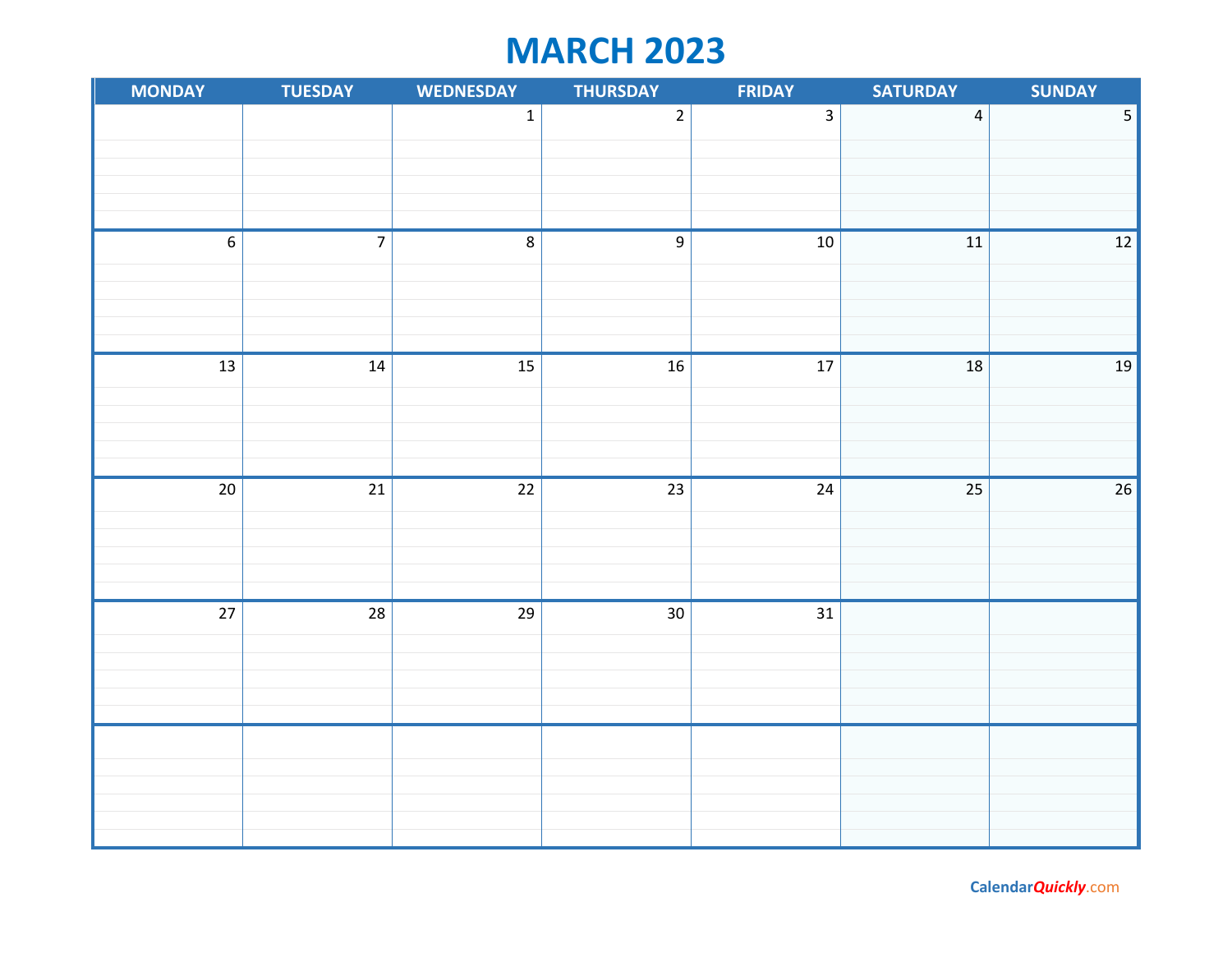## **APRIL 2023**

| <b>MONDAY</b>   | <b>TUESDAY</b>          | <b>WEDNESDAY</b> | <b>THURSDAY</b>  | <b>FRIDAY</b>  | <b>SATURDAY</b> | <b>SUNDAY</b>           |
|-----------------|-------------------------|------------------|------------------|----------------|-----------------|-------------------------|
|                 |                         |                  |                  |                | $\mathbf 1$     | $\overline{\mathbf{2}}$ |
|                 |                         |                  |                  |                |                 |                         |
|                 |                         |                  |                  |                |                 |                         |
|                 |                         |                  |                  |                |                 |                         |
|                 |                         |                  |                  |                |                 |                         |
| $\overline{3}$  | $\overline{\mathbf{4}}$ |                  | $\boldsymbol{6}$ | $\overline{7}$ | $\bf 8$         | $\boldsymbol{9}$        |
|                 |                         |                  |                  |                |                 |                         |
|                 |                         |                  |                  |                |                 |                         |
|                 |                         |                  |                  |                |                 |                         |
|                 |                         |                  |                  |                |                 |                         |
| $10\,$          | $11\,$                  | $12\,$           | 13               | ${\bf 14}$     | 15              | 16                      |
|                 |                         |                  |                  |                |                 |                         |
|                 |                         |                  |                  |                |                 |                         |
|                 |                         |                  |                  |                |                 |                         |
| $\overline{17}$ | $18\,$                  | 19               | $20\,$           | 21             | $22\,$          | 23                      |
|                 |                         |                  |                  |                |                 |                         |
|                 |                         |                  |                  |                |                 |                         |
|                 |                         |                  |                  |                |                 |                         |
|                 |                         |                  |                  |                |                 |                         |
| $\overline{24}$ | $\overline{25}$         | $\overline{26}$  | $\overline{27}$  | 28             | 29              | $\overline{30}$         |
|                 |                         |                  |                  |                |                 |                         |
|                 |                         |                  |                  |                |                 |                         |
|                 |                         |                  |                  |                |                 |                         |
|                 |                         |                  |                  |                |                 |                         |
|                 |                         |                  |                  |                |                 |                         |
|                 |                         |                  |                  |                |                 |                         |
|                 |                         |                  |                  |                |                 |                         |
|                 |                         |                  |                  |                |                 |                         |
|                 |                         |                  |                  |                |                 |                         |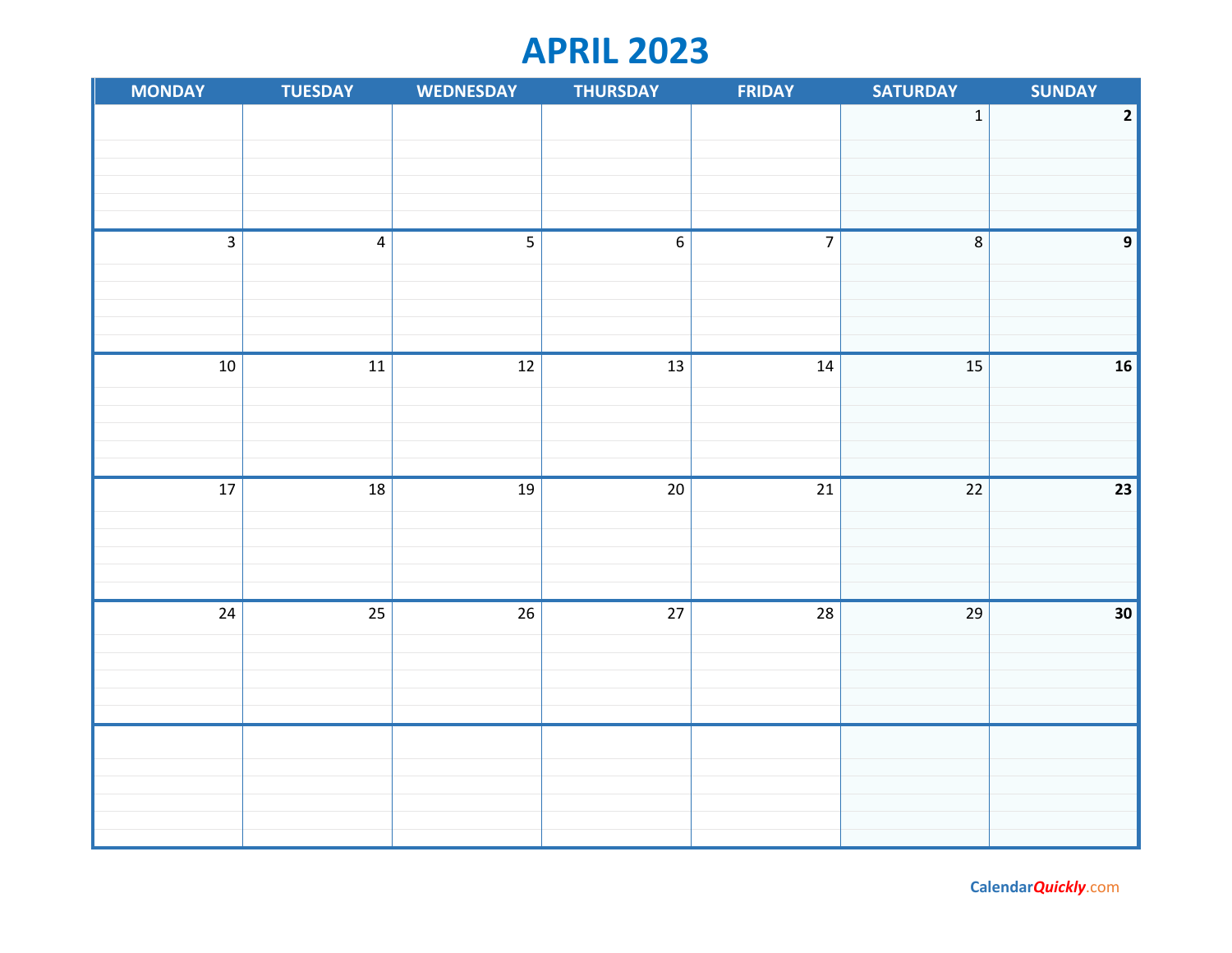# **MAY 2023**

| <b>MONDAY</b>   | <b>TUESDAY</b>   | <b>WEDNESDAY</b>        | <b>THURSDAY</b>          | <b>FRIDAY</b>           | <b>SATURDAY</b> | <b>SUNDAY</b>           |
|-----------------|------------------|-------------------------|--------------------------|-------------------------|-----------------|-------------------------|
| $\mathbf 1$     | $\overline{2}$   | $\overline{\mathbf{3}}$ | $\overline{\mathbf{4}}$  | $\overline{\mathbf{5}}$ | $\bf 6$         | $\overline{\mathbf{z}}$ |
|                 |                  |                         |                          |                         |                 |                         |
|                 |                  |                         |                          |                         |                 |                         |
|                 |                  |                         |                          |                         |                 |                         |
|                 |                  |                         |                          |                         |                 |                         |
| $\pmb{8}$       | $\boldsymbol{9}$ | ${\bf 10}$              | ${\bf 11}$               | $12$                    | 13              | 14                      |
|                 |                  |                         |                          |                         |                 |                         |
|                 |                  |                         |                          |                         |                 |                         |
|                 |                  |                         |                          |                         |                 |                         |
|                 |                  |                         |                          |                         |                 |                         |
| 15              | ${\bf 16}$       | ${\bf 17}$              | $\overline{\mathbf{18}}$ | ${\bf 19}$              | ${\bf 20}$      | $21$                    |
|                 |                  |                         |                          |                         |                 |                         |
|                 |                  |                         |                          |                         |                 |                         |
|                 |                  |                         |                          |                         |                 |                         |
|                 |                  |                         |                          |                         |                 |                         |
|                 |                  |                         |                          |                         |                 |                         |
| $\overline{22}$ | $\overline{23}$  | $24$                    | $\overline{25}$          | $\overline{26}$         | 27              | 28                      |
|                 |                  |                         |                          |                         |                 |                         |
|                 |                  |                         |                          |                         |                 |                         |
|                 |                  |                         |                          |                         |                 |                         |
|                 |                  |                         |                          |                         |                 |                         |
| 29              | $30\,$           | 31                      |                          |                         |                 |                         |
|                 |                  |                         |                          |                         |                 |                         |
|                 |                  |                         |                          |                         |                 |                         |
|                 |                  |                         |                          |                         |                 |                         |
|                 |                  |                         |                          |                         |                 |                         |
|                 |                  |                         |                          |                         |                 |                         |
|                 |                  |                         |                          |                         |                 |                         |
|                 |                  |                         |                          |                         |                 |                         |
|                 |                  |                         |                          |                         |                 |                         |
|                 |                  |                         |                          |                         |                 |                         |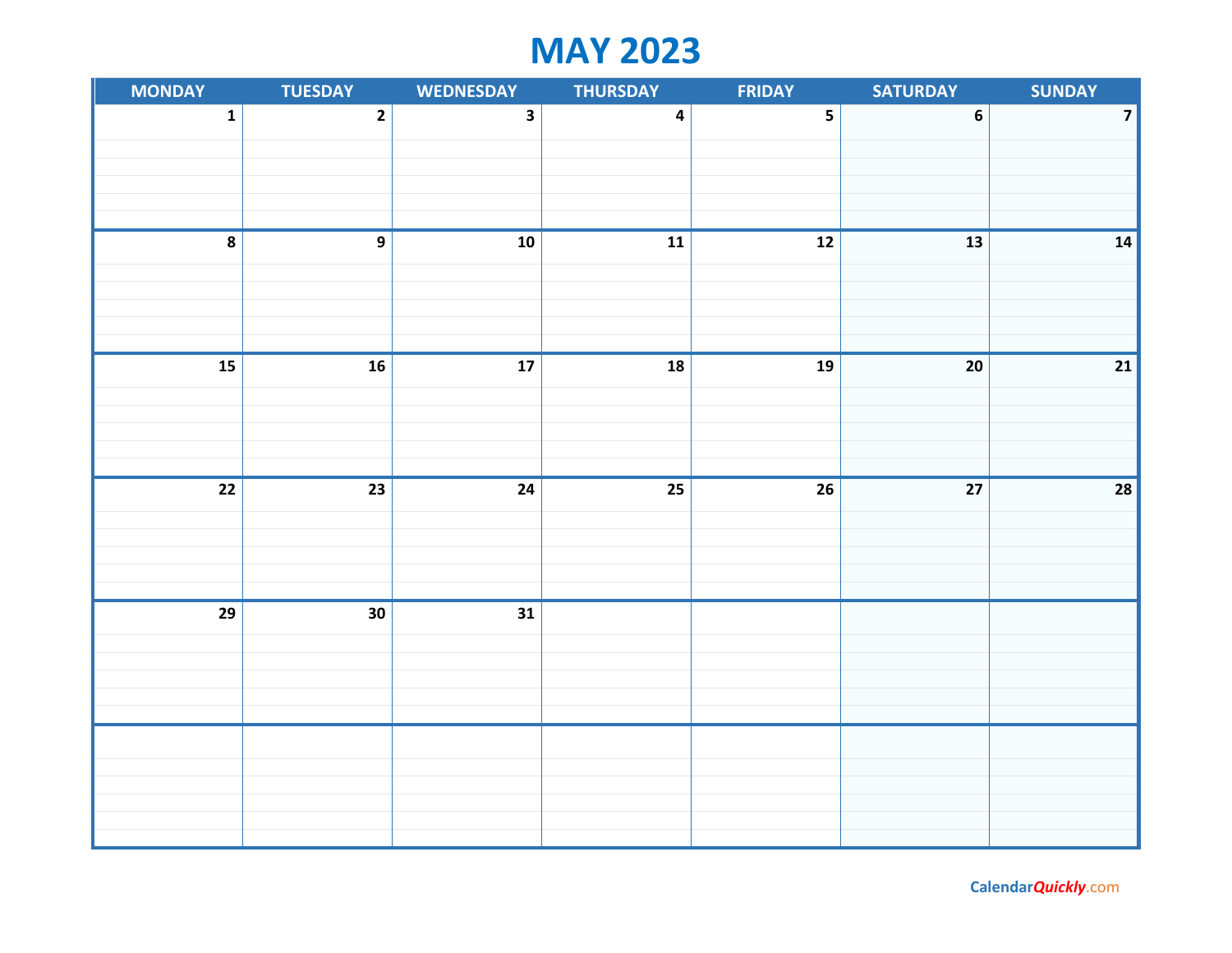# **JUNE 2023**

| <b>MONDAY</b>            | <b>TUESDAY</b> | <b>WEDNESDAY</b> | <b>THURSDAY</b>          | <b>FRIDAY</b>           | <b>SATURDAY</b>         | <b>SUNDAY</b>           |
|--------------------------|----------------|------------------|--------------------------|-------------------------|-------------------------|-------------------------|
|                          |                |                  | $\mathbf 1$              | $\overline{\mathbf{2}}$ | $\overline{\mathbf{3}}$ | $\overline{\mathbf{4}}$ |
|                          |                |                  |                          |                         |                         |                         |
|                          |                |                  |                          |                         |                         |                         |
|                          |                |                  |                          |                         |                         |                         |
|                          |                |                  |                          |                         |                         |                         |
|                          | $\bf 6$        | $\overline{7}$   | 8                        | $\boldsymbol{9}$        | ${\bf 10}$              | ${\bf 11}$              |
|                          |                |                  |                          |                         |                         |                         |
|                          |                |                  |                          |                         |                         |                         |
|                          |                |                  |                          |                         |                         |                         |
|                          |                |                  |                          |                         |                         |                         |
| $\overline{\mathbf{12}}$ | ${\bf 13}$     | ${\bf 14}$       | $\overline{\mathbf{15}}$ | ${\bf 16}$              | 17                      | 18                      |
|                          |                |                  |                          |                         |                         |                         |
|                          |                |                  |                          |                         |                         |                         |
|                          |                |                  |                          |                         |                         |                         |
|                          |                |                  |                          |                         |                         |                         |
| $\overline{19}$          | ${\bf 20}$     | $\overline{21}$  | $\overline{22}$          | $\overline{23}$         | 24                      | $\overline{25}$         |
|                          |                |                  |                          |                         |                         |                         |
|                          |                |                  |                          |                         |                         |                         |
|                          |                |                  |                          |                         |                         |                         |
|                          |                |                  |                          |                         |                         |                         |
| $\overline{26}$          | $27\,$         | 28               | 29                       | 30                      |                         |                         |
|                          |                |                  |                          |                         |                         |                         |
|                          |                |                  |                          |                         |                         |                         |
|                          |                |                  |                          |                         |                         |                         |
|                          |                |                  |                          |                         |                         |                         |
|                          |                |                  |                          |                         |                         |                         |
|                          |                |                  |                          |                         |                         |                         |
|                          |                |                  |                          |                         |                         |                         |
|                          |                |                  |                          |                         |                         |                         |
|                          |                |                  |                          |                         |                         |                         |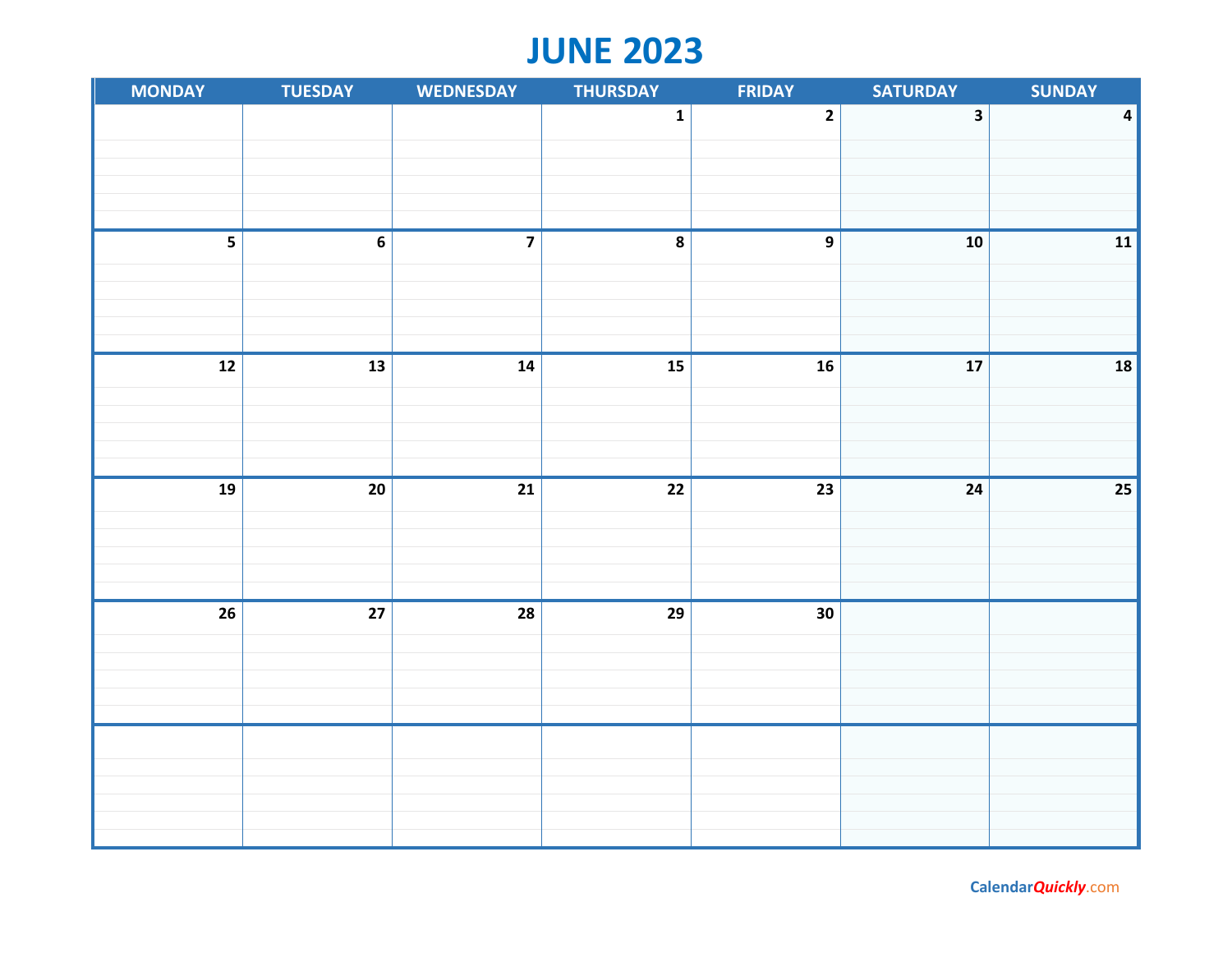# **JULY 2023**

| <b>MONDAY</b>           | <b>TUESDAY</b>          | <b>WEDNESDAY</b> | <b>THURSDAY</b> | <b>FRIDAY</b> | <b>SATURDAY</b> | <b>SUNDAY</b>   |
|-------------------------|-------------------------|------------------|-----------------|---------------|-----------------|-----------------|
|                         |                         |                  |                 |               | $\mathbf 1$     | $\mathbf 2$     |
|                         |                         |                  |                 |               |                 |                 |
|                         |                         |                  |                 |               |                 |                 |
|                         |                         |                  |                 |               |                 |                 |
|                         |                         |                  |                 |               |                 |                 |
| $\overline{\mathbf{3}}$ | $\overline{\mathbf{4}}$ | 5                | $\bf 6$         |               | 8               | $\mathbf{9}$    |
|                         |                         |                  |                 |               |                 |                 |
|                         |                         |                  |                 |               |                 |                 |
|                         |                         |                  |                 |               |                 |                 |
|                         |                         |                  |                 |               |                 |                 |
| ${\bf 10}$              | ${\bf 11}$              | ${\bf 12}$       | ${\bf 13}$      | 14            | ${\bf 15}$      | 16              |
|                         |                         |                  |                 |               |                 |                 |
|                         |                         |                  |                 |               |                 |                 |
|                         |                         |                  |                 |               |                 |                 |
|                         |                         |                  |                 |               |                 |                 |
| ${\bf 17}$              | 18                      | 19               | ${\bf 20}$      | 21            | 22              | $\overline{23}$ |
|                         |                         |                  |                 |               |                 |                 |
|                         |                         |                  |                 |               |                 |                 |
|                         |                         |                  |                 |               |                 |                 |
| $\overline{24}$         | $\overline{25}$         | 26               | $\bf 27$        | 28            | 29              | 30              |
|                         |                         |                  |                 |               |                 |                 |
|                         |                         |                  |                 |               |                 |                 |
|                         |                         |                  |                 |               |                 |                 |
|                         |                         |                  |                 |               |                 |                 |
| $\overline{31}$         |                         |                  |                 |               |                 |                 |
|                         |                         |                  |                 |               |                 |                 |
|                         |                         |                  |                 |               |                 |                 |
|                         |                         |                  |                 |               |                 |                 |
|                         |                         |                  |                 |               |                 |                 |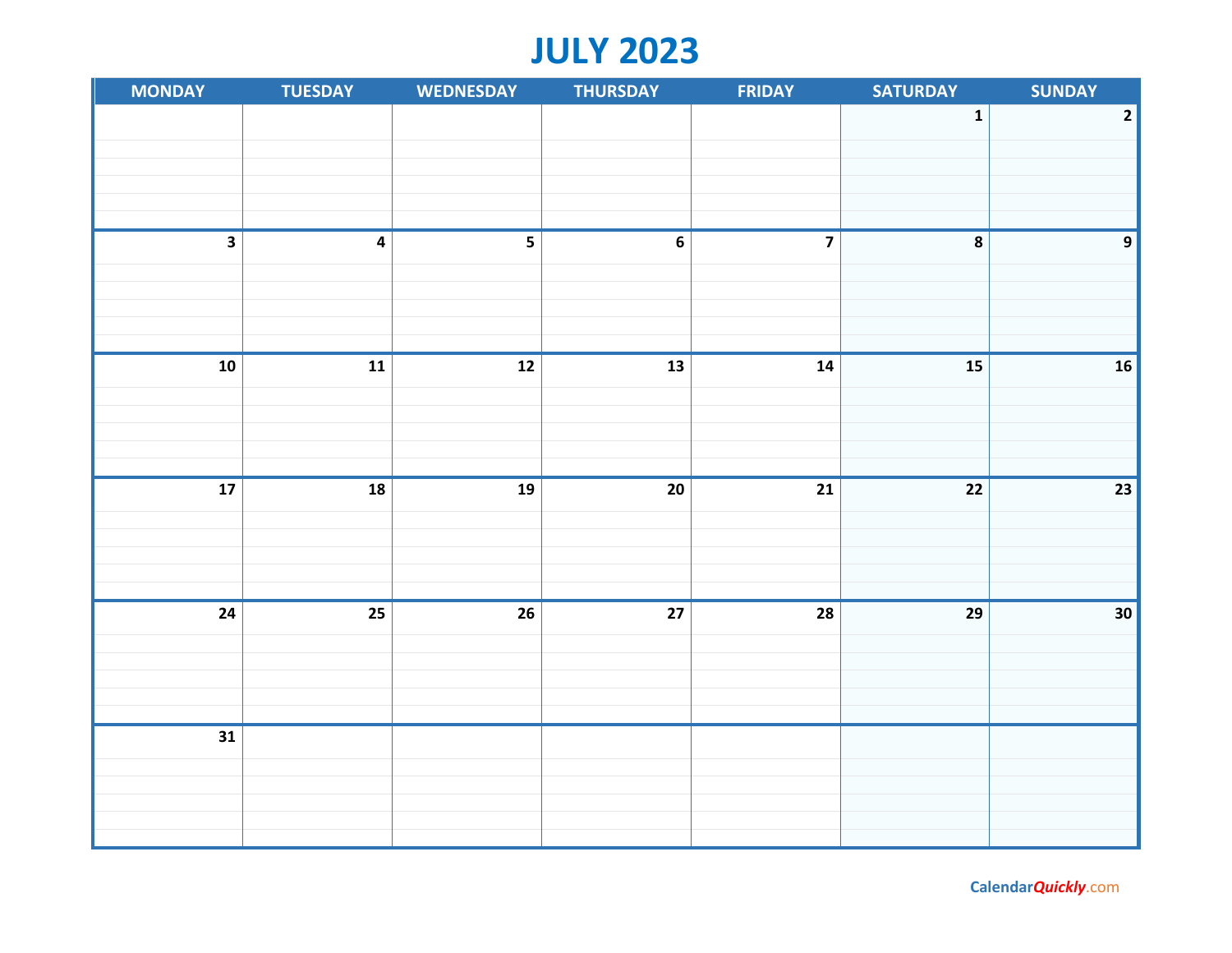# **AUGUST 2023**

| <b>MONDAY</b>   | <b>TUESDAY</b>          | <b>WEDNESDAY</b> | <b>THURSDAY</b>         | <b>FRIDAY</b>           | <b>SATURDAY</b>          | <b>SUNDAY</b>            |
|-----------------|-------------------------|------------------|-------------------------|-------------------------|--------------------------|--------------------------|
|                 | $\mathbf 1$             | $\overline{2}$   | $\overline{\mathbf{3}}$ | $\overline{\mathbf{4}}$ | 5                        | $\boldsymbol{6}$         |
|                 |                         |                  |                         |                         |                          |                          |
|                 |                         |                  |                         |                         |                          |                          |
|                 |                         |                  |                         |                         |                          |                          |
| $\overline{7}$  | $\overline{\mathbf{8}}$ | $\overline{9}$   | $\overline{10}$         |                         | $\overline{\mathbf{12}}$ |                          |
|                 |                         |                  |                         | $11$                    |                          | $\overline{\mathbf{13}}$ |
|                 |                         |                  |                         |                         |                          |                          |
|                 |                         |                  |                         |                         |                          |                          |
|                 |                         |                  |                         |                         |                          |                          |
| ${\bf 14}$      | $\frac{15}{15}$         | $\overline{16}$  | ${\bf 17}$              | 18                      | ${\bf 19}$               | 20                       |
|                 |                         |                  |                         |                         |                          |                          |
|                 |                         |                  |                         |                         |                          |                          |
|                 |                         |                  |                         |                         |                          |                          |
| $\overline{21}$ | $\overline{22}$         | $\overline{23}$  | $\overline{24}$         | $\overline{25}$         | 26                       | $\overline{27}$          |
|                 |                         |                  |                         |                         |                          |                          |
|                 |                         |                  |                         |                         |                          |                          |
|                 |                         |                  |                         |                         |                          |                          |
|                 |                         |                  |                         |                         |                          |                          |
| $\overline{28}$ | $\overline{29}$         | $\overline{30}$  | $\overline{31}$         |                         |                          |                          |
|                 |                         |                  |                         |                         |                          |                          |
|                 |                         |                  |                         |                         |                          |                          |
|                 |                         |                  |                         |                         |                          |                          |
|                 |                         |                  |                         |                         |                          |                          |
|                 |                         |                  |                         |                         |                          |                          |
|                 |                         |                  |                         |                         |                          |                          |
|                 |                         |                  |                         |                         |                          |                          |
|                 |                         |                  |                         |                         |                          |                          |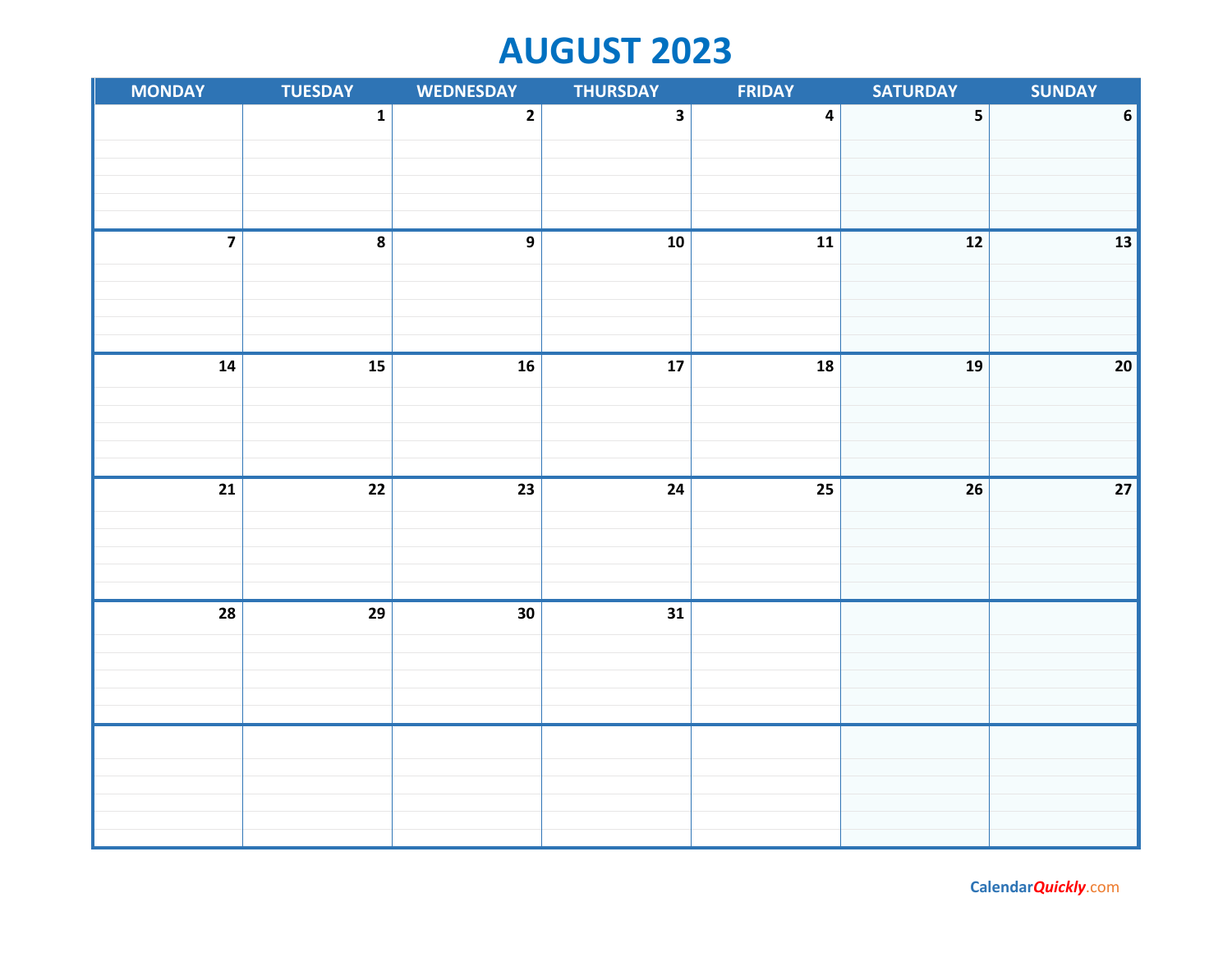## **SEPTEMBER 2023**

| <b>MONDAY</b>            | <b>TUESDAY</b>  | <b>WEDNESDAY</b> | <b>THURSDAY</b>         | FRIDAY      | <b>SATURDAY</b>  | <b>SUNDAY</b> |
|--------------------------|-----------------|------------------|-------------------------|-------------|------------------|---------------|
|                          |                 |                  |                         | $\mathbf 1$ | $\mathbf{2}$     | $\mathbf{3}$  |
|                          |                 |                  |                         |             |                  |               |
|                          |                 |                  |                         |             |                  |               |
|                          |                 |                  |                         |             |                  |               |
|                          |                 |                  |                         |             |                  |               |
| $\overline{\mathbf{4}}$  | 5               | $\boldsymbol{6}$ | $\overline{\mathbf{z}}$ | $\pmb{8}$   | $\boldsymbol{9}$ | 10            |
|                          |                 |                  |                         |             |                  |               |
|                          |                 |                  |                         |             |                  |               |
|                          |                 |                  |                         |             |                  |               |
|                          |                 |                  |                         |             |                  |               |
| ${\bf 11}$               | ${\bf 12}$      | ${\bf 13}$       | $14$                    | 15          | ${\bf 16}$       | ${\bf 17}$    |
|                          |                 |                  |                         |             |                  |               |
|                          |                 |                  |                         |             |                  |               |
|                          |                 |                  |                         |             |                  |               |
|                          |                 |                  |                         |             |                  |               |
| $\overline{\mathbf{18}}$ | ${\bf 19}$      | ${\bf 20}$       | ${\bf 21}$              | 22          | 23               | ${\bf 24}$    |
|                          |                 |                  |                         |             |                  |               |
|                          |                 |                  |                         |             |                  |               |
|                          |                 |                  |                         |             |                  |               |
|                          |                 |                  |                         |             |                  |               |
| $\overline{25}$          | $\overline{26}$ | $\overline{27}$  | $\overline{28}$         | 29          | 30               |               |
|                          |                 |                  |                         |             |                  |               |
|                          |                 |                  |                         |             |                  |               |
|                          |                 |                  |                         |             |                  |               |
|                          |                 |                  |                         |             |                  |               |
|                          |                 |                  |                         |             |                  |               |
|                          |                 |                  |                         |             |                  |               |
|                          |                 |                  |                         |             |                  |               |
|                          |                 |                  |                         |             |                  |               |
|                          |                 |                  |                         |             |                  |               |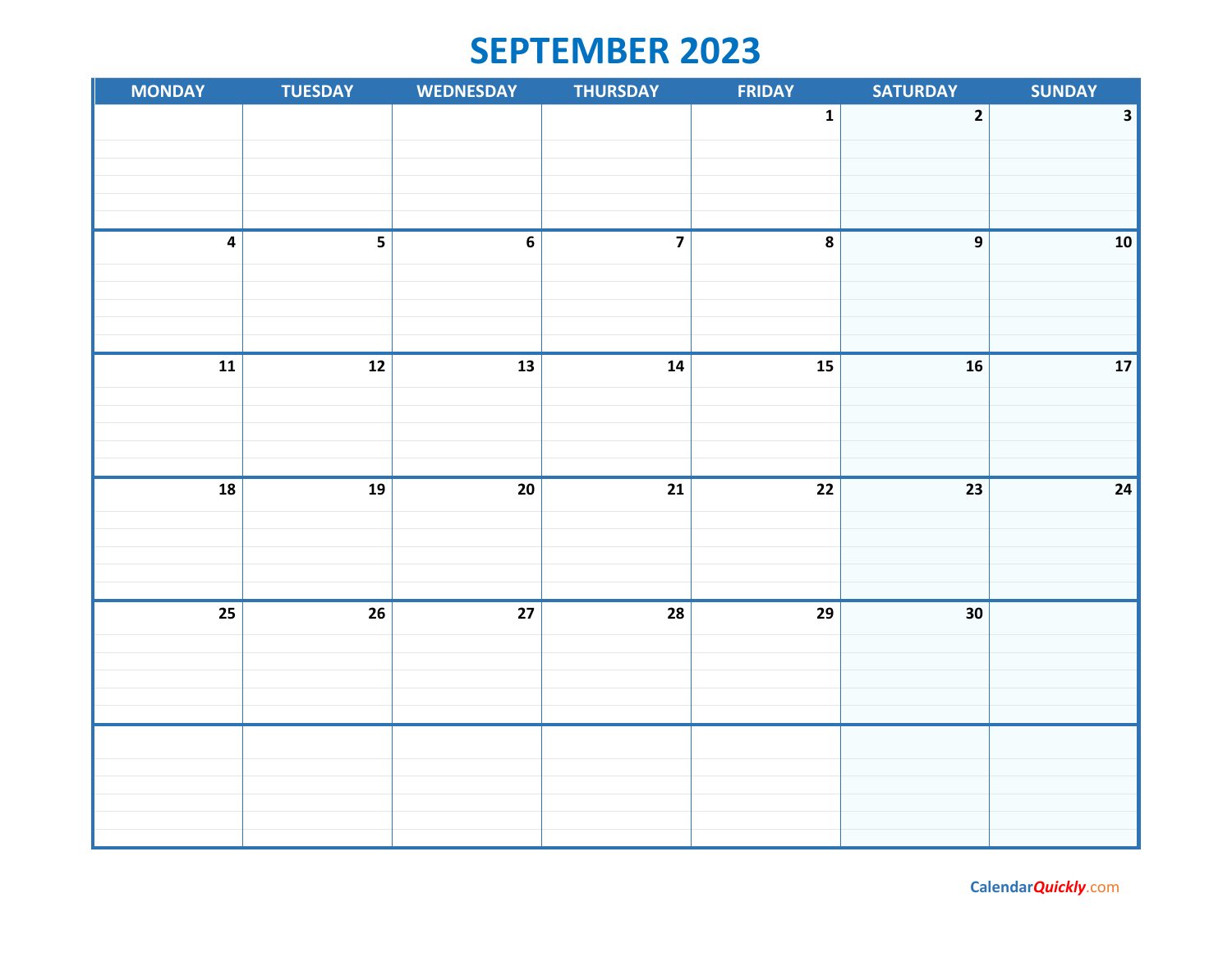# **OCTOBER 2023**

| <b>MONDAY</b>   | <b>TUESDAY</b>           | <b>WEDNESDAY</b>        | <b>THURSDAY</b>          | <b>FRIDAY</b>    | <b>SATURDAY</b>         | <b>SUNDAY</b>   |
|-----------------|--------------------------|-------------------------|--------------------------|------------------|-------------------------|-----------------|
|                 |                          |                         |                          |                  |                         | $\mathbf 1$     |
|                 |                          |                         |                          |                  |                         |                 |
|                 |                          |                         |                          |                  |                         |                 |
|                 |                          |                         |                          |                  |                         |                 |
|                 |                          |                         |                          |                  |                         |                 |
| $\overline{2}$  | $\overline{\mathbf{3}}$  | $\overline{\mathbf{4}}$ | 5                        | $\boldsymbol{6}$ | $\overline{\mathbf{z}}$ | $\pmb{8}$       |
|                 |                          |                         |                          |                  |                         |                 |
|                 |                          |                         |                          |                  |                         |                 |
|                 |                          |                         |                          |                  |                         |                 |
|                 |                          |                         |                          |                  |                         |                 |
| $\overline{9}$  | ${\bf 10}$               | 11                      | $\overline{\mathbf{12}}$ | 13               | 14                      | ${\bf 15}$      |
|                 |                          |                         |                          |                  |                         |                 |
|                 |                          |                         |                          |                  |                         |                 |
|                 |                          |                         |                          |                  |                         |                 |
|                 |                          |                         |                          |                  |                         |                 |
| $\overline{16}$ | $\overline{\mathbf{17}}$ | 18                      | 19                       | 20               | 21                      | $22$            |
|                 |                          |                         |                          |                  |                         |                 |
|                 |                          |                         |                          |                  |                         |                 |
|                 |                          |                         |                          |                  |                         |                 |
| $\overline{23}$ | $\overline{24}$          | $\overline{25}$         | $\overline{26}$          | $\overline{27}$  | 28                      | $\overline{29}$ |
|                 |                          |                         |                          |                  |                         |                 |
|                 |                          |                         |                          |                  |                         |                 |
|                 |                          |                         |                          |                  |                         |                 |
|                 |                          |                         |                          |                  |                         |                 |
| 30              | $\overline{31}$          |                         |                          |                  |                         |                 |
|                 |                          |                         |                          |                  |                         |                 |
|                 |                          |                         |                          |                  |                         |                 |
|                 |                          |                         |                          |                  |                         |                 |
|                 |                          |                         |                          |                  |                         |                 |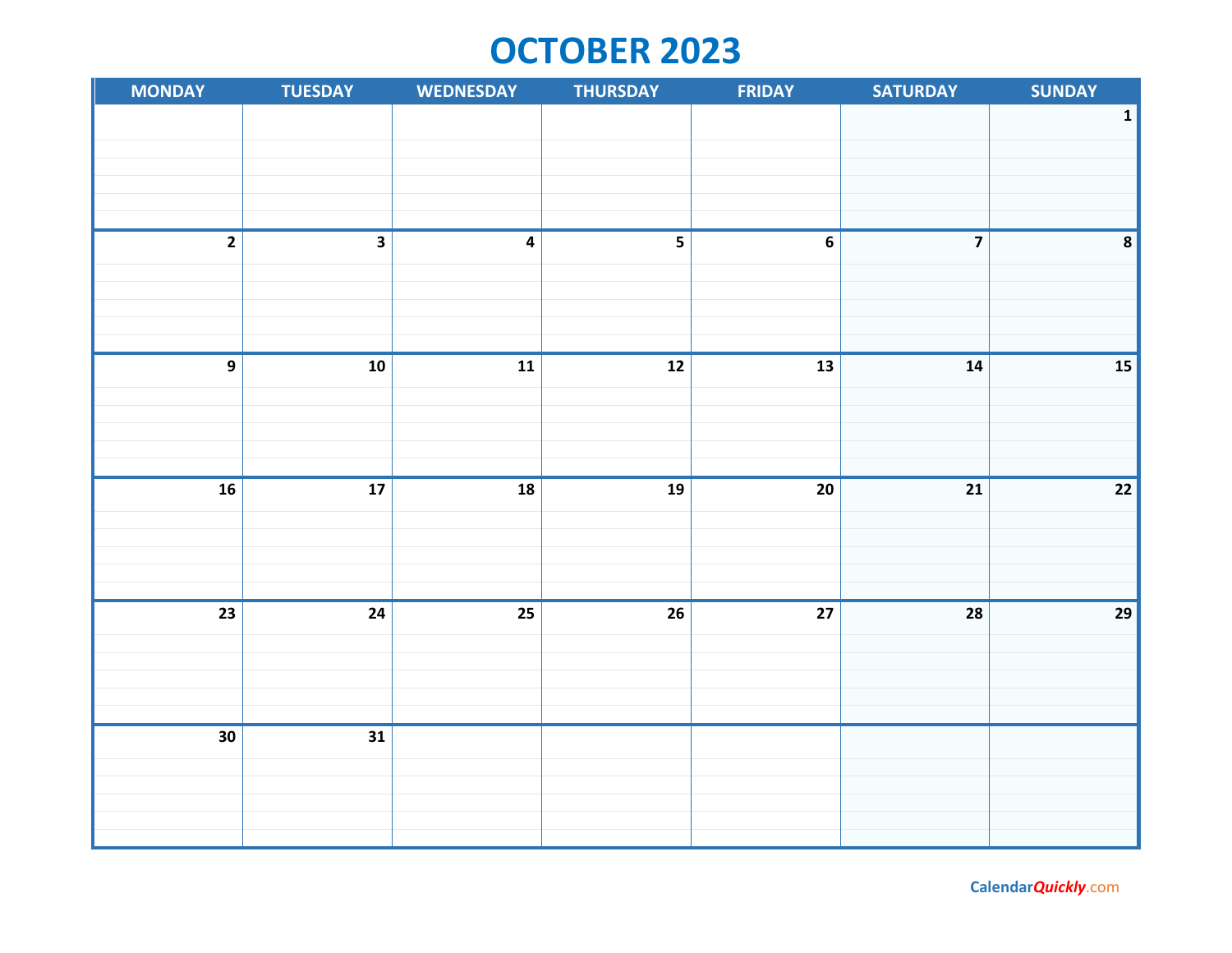# **NOVEMBER 2023**

| <b>MONDAY</b>            | <b>TUESDAY</b>          | <b>WEDNESDAY</b>         | <b>THURSDAY</b>          | <b>FRIDAY</b>            | <b>SATURDAY</b>         | <b>SUNDAY</b>           |
|--------------------------|-------------------------|--------------------------|--------------------------|--------------------------|-------------------------|-------------------------|
|                          |                         | $\mathbf 1$              | $\mathbf{2}$             | $\overline{\mathbf{3}}$  | $\overline{\mathbf{4}}$ | $\overline{\mathbf{5}}$ |
|                          |                         |                          |                          |                          |                         |                         |
|                          |                         |                          |                          |                          |                         |                         |
|                          |                         |                          |                          |                          |                         |                         |
|                          |                         |                          |                          |                          |                         |                         |
| $\overline{6}$           | $\overline{\mathbf{z}}$ | $\pmb{8}$                | $\overline{9}$           | ${\bf 10}$               | ${\bf 11}$              | $\overline{12}$         |
|                          |                         |                          |                          |                          |                         |                         |
|                          |                         |                          |                          |                          |                         |                         |
|                          |                         |                          |                          |                          |                         |                         |
| $\overline{\mathbf{13}}$ | $\overline{14}$         | $\overline{\mathbf{15}}$ | $\overline{\mathbf{16}}$ | $\overline{\mathbf{17}}$ | ${\bf 18}$              | ${\bf 19}$              |
|                          |                         |                          |                          |                          |                         |                         |
|                          |                         |                          |                          |                          |                         |                         |
|                          |                         |                          |                          |                          |                         |                         |
|                          |                         |                          |                          |                          |                         |                         |
| $\overline{20}$          | $21$                    | $22$                     | 23                       | 24                       | 25                      | $\overline{26}$         |
|                          |                         |                          |                          |                          |                         |                         |
|                          |                         |                          |                          |                          |                         |                         |
|                          |                         |                          |                          |                          |                         |                         |
| $\overline{27}$          | $\overline{28}$         | $\overline{29}$          | $\overline{30}$          |                          |                         |                         |
|                          |                         |                          |                          |                          |                         |                         |
|                          |                         |                          |                          |                          |                         |                         |
|                          |                         |                          |                          |                          |                         |                         |
|                          |                         |                          |                          |                          |                         |                         |
|                          |                         |                          |                          |                          |                         |                         |
|                          |                         |                          |                          |                          |                         |                         |
|                          |                         |                          |                          |                          |                         |                         |
|                          |                         |                          |                          |                          |                         |                         |
|                          |                         |                          |                          |                          |                         |                         |